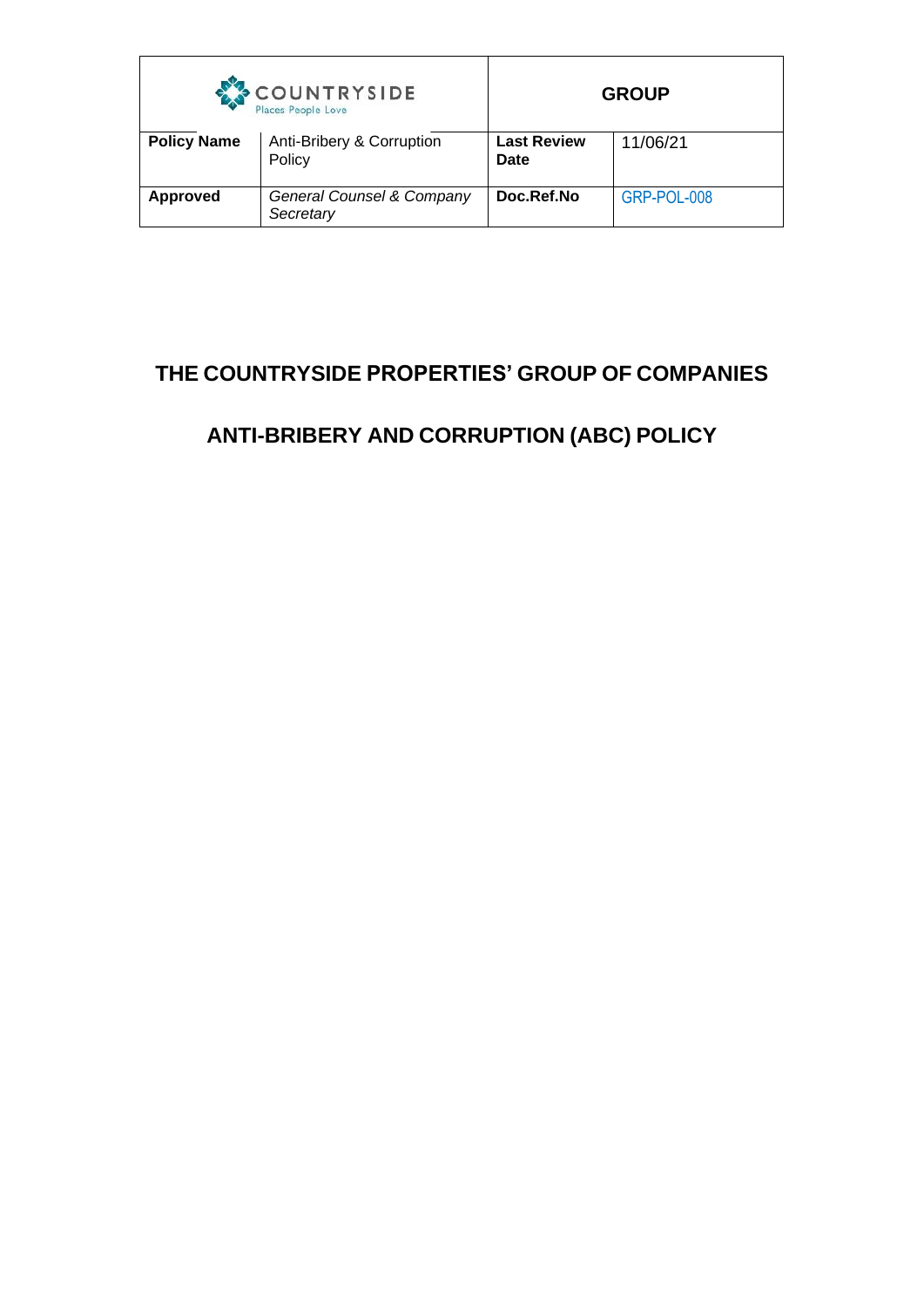### **1. POLICY STATEMENT**

- 1.1 It is Countryside's policy to conduct all of our business in an honest and ethical manner. We take a zero-tolerance approach to bribery and corruption and are committed to acting professionally, fairly and with integrity in all our business dealings and relationships wherever we operate and implementing and enforcing effective systems to counter bribery and corruption.
- 1.2 We will uphold all laws relevant to countering bribery and corruption in the UK or abroad. In particular, we are bound by the UK Bribery Act 2010, in respect of our conduct both at home and abroad.

## **2. ABOUT THIS POLICY**

- 2.1 The purpose of this policy is to:
	- (a) set out our responsibilities, and of those working for us, in observing and upholding our position on bribery and corruption; and
	- (b) provide information and guidance to those working for us on how to recognise and deal with bribery and corruption issues.
- 2.2 It is a criminal offence to offer, promise, give, request, or accept a bribe. Individuals found guilty can be punished by up to ten years' imprisonment and/or a fine. As an employer if we fail to prevent bribery we can face an unlimited fine, exclusion from tendering for public contracts, and damage to our reputation. We therefore take our legal responsibilities very seriously.
- 2.3 In this policy, **third party** means any individual or organisation you come into contact with during the course of your work for us, and includes actual and potential clients, customers, suppliers, distributors, business contacts, agents, advisers, and government and public bodies, including their advisors, representatives and officials, politicians and political parties.
- 2.4 This policy does not form part of any employee's contract of employment and we may amend it at any time.

## **3. WHO MUST COMPLY WITH THIS POLICY?**

3.1 This policy applies to all persons working for us or any Countryside Group Company (including joint ventures where applicable) or on our behalf in any capacity, including employees at all levels, directors, officers, agency workers, seconded workers, volunteers, interns, agents, contractors, external consultants, third-party representatives and business partners, sponsors, or any other person associated with us, wherever located.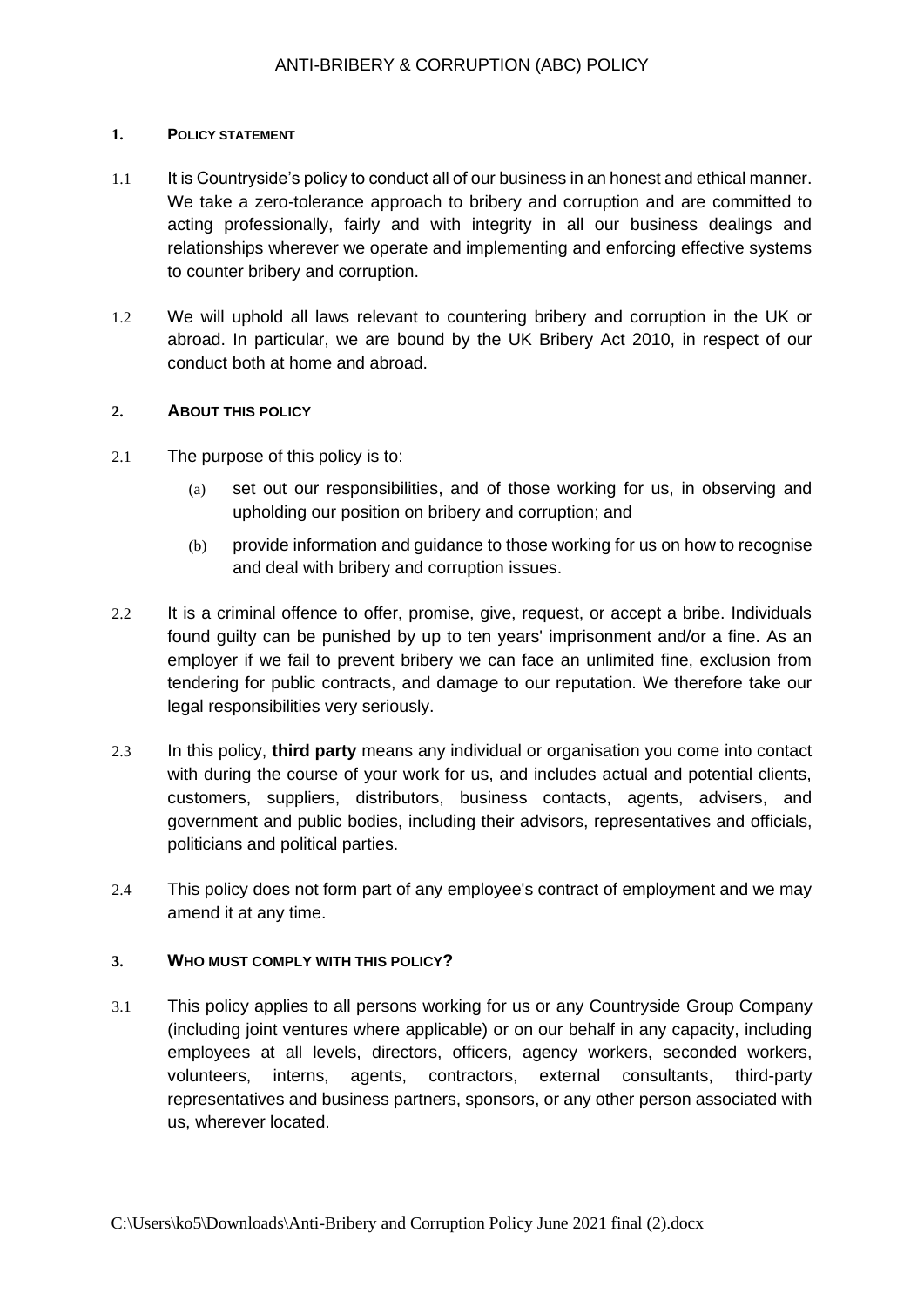3.2 All new employees must acknowledge that they have read this policy within one month of joining any Countryside Group company – see **Schedule 1**.

## **4. WHO IS RESPONSIBLE FOR THE POLICY?**

- 4.1 The board of directors of Countryside Properties PLC has overall responsibility for ensuring this policy complies with our legal and ethical obligations, and that all those under our control comply with it.
- 4.2 The Company Secretary has the duties of Compliance Officer and has primary and day-to-day responsibility for implementing this policy, monitoring its use and effectiveness, dealing with any queries about it, and auditing internal control systems and procedures to ensure they are effective in countering bribery and corruption.
- 4.3 Management at all levels are responsible for ensuring those reporting to them understand and comply with this policy and are given adequate and regular training on it.
- 4.4 You are invited to comment on this policy and suggest ways in which it might be improved. Comments, suggestions and queries should be addressed to the Company Secretary.

## **5. WHAT ARE BRIBERY AND CORRUPTION?**

- 5.1 **Bribery** is offering, promising, giving or accepting any financial or other advantage, to induce the recipient or any other person to act improperly in the performance of their functions, or to reward them for acting improperly, or where the recipient would act improperly by accepting the advantage.
- 5.2 An **advantage** includes money, gifts, loans, fees, hospitality, services, discounts, the award of a contract or anything else of value.
- 5.3 A person acts **improperly** where they act illegally, unethically, or contrary to an expectation of good faith or impartiality, or where they abuse a position of trust. The improper acts may be in relation to any business or professional activities, public functions, acts in the course of employment, or other activities by or on behalf of any organisation of any kind.
- 5.4 **Corruption** is the abuse of entrusted power or position for private gain.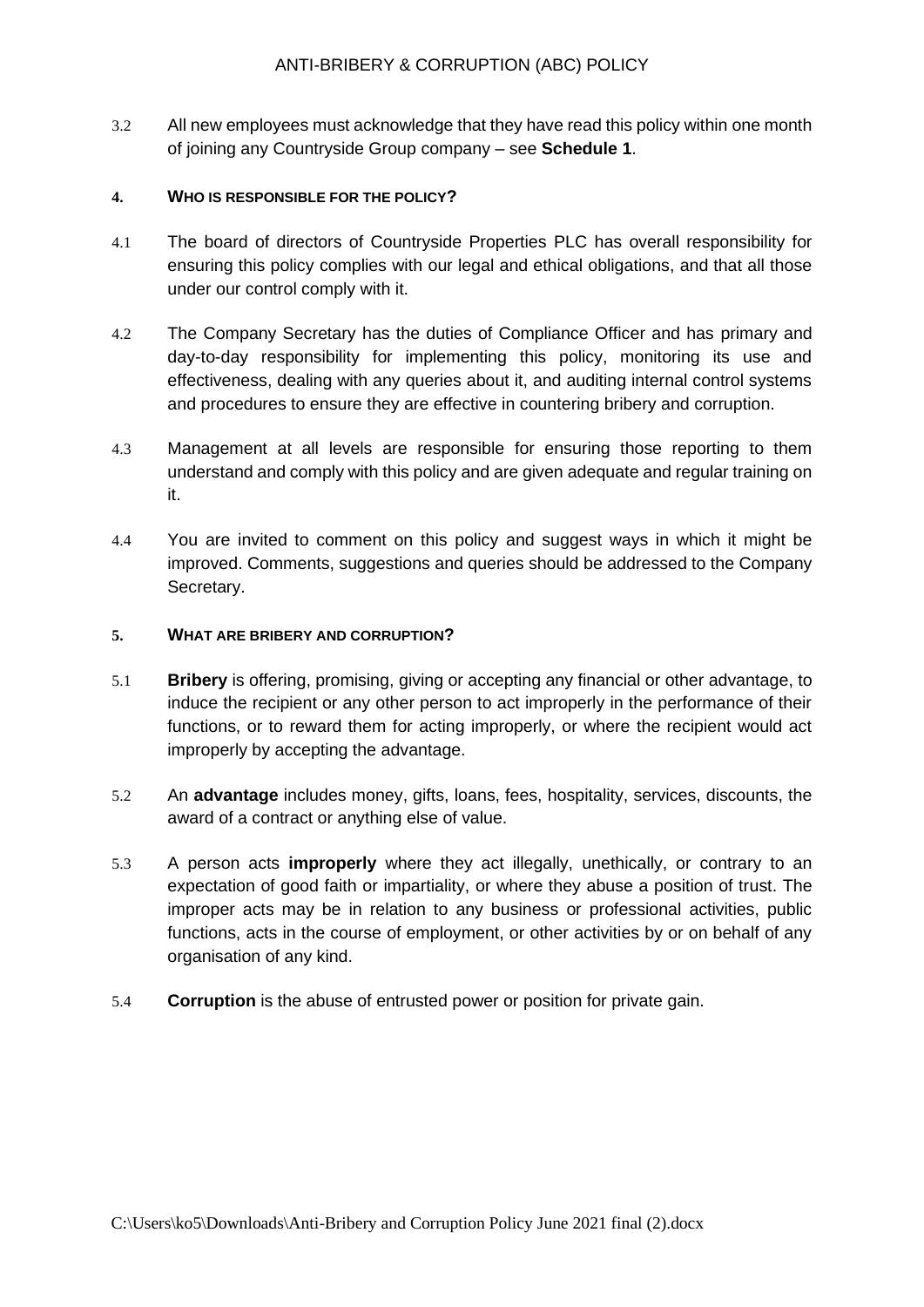## **Examples:**

## **Offering a bribe**

You offer a potential customer tickets to a major sporting event, but only if they agree to do business with us.

This would be an offence as you are making the offer to gain a commercial and contractual advantage. We may also be found to have committed an offence because the offer has been made to obtain business for us. It may also be an offence for the potential client to accept your offer.

## **Receiving a bribe**

A supplier gives your nephew a job, but makes it clear that in return they expect you to use your influence in our organisation to ensure we continue to do business with them.

It is an offence for a supplier to make such an offer. It would be an offence for you to accept the offer as you would be doing so to gain a personal advantage.

## **6. WHAT YOU MUST NOT DO**

It is not acceptable for you (or someone on your behalf) to:

- (a) give, promise to give, or offer, a payment, gift or hospitality with the expectation or hope that a business advantage will be received, or to reward a business advantage already given;
- (b) give or accept a gift or hospitality during any commercial negotiations or tender process, if this could be perceived as intended or likely to influence the outcome;
- (c) accept a payment, gift or hospitality from a third party that you know or suspect is offered with the expectation that it we will provide a business advantage for them or anyone else in return;
- (d) accept hospitality from a third party that is unduly lavish or extravagant under the circumstances.
- (e) threaten or retaliate against another individual who has refused to commit a bribery offence or who has raised concerns under this policy; or
- (f) engage in any other activity that might lead to a breach of this policy.

#### **7. FACILITATION PAYMENTS AND KICKBACKS**

- 7.1 We do not make, and will not accept, facilitation payments or "kickbacks" of any kind.
- 7.2 **Facilitation payments**, also known as "back-handers" or "grease payments", are typically small, unofficial payments made to secure or expedite a routine or necessary action (for example by a government official).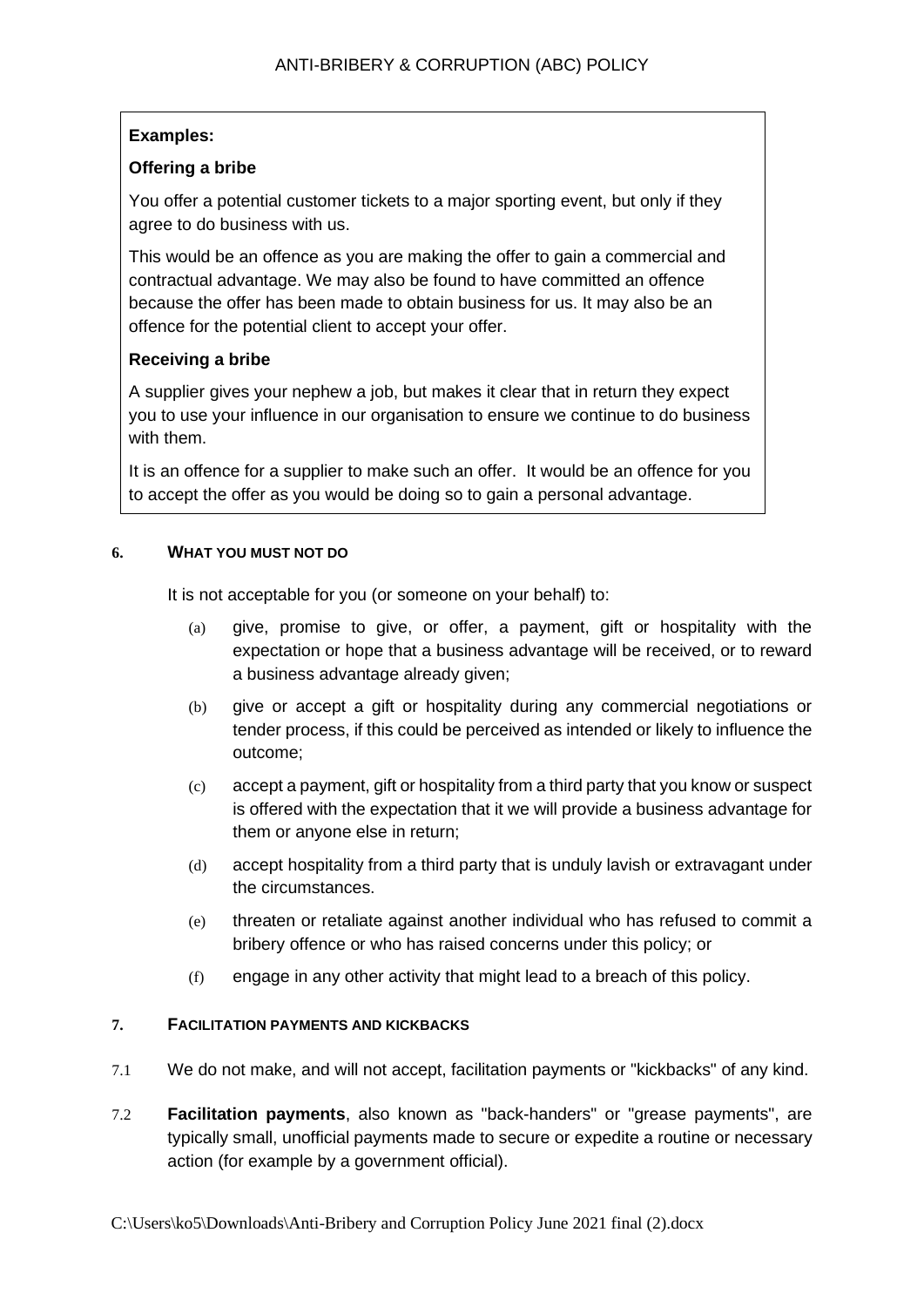- 7.3 **Kickbacks** are typically payments made in return for a business favour or advantage.
- 7.4 You must avoid any activity that might lead to a facilitation payment or kickback being made or accepted by us or on our behalf, or that might suggest that such a payment will be made or accepted. If you are asked to make a payment on our behalf, you should always be mindful of what the payment is for and whether the amount requested is proportionate to the goods or services provided. You should always ask for a receipt which details the reason for the payment. If you have any suspicions, concerns or queries regarding a payment, you should raise these with the Company Secretary.

## **8. GIFTS, HOSPITALITY AND EXPENSES**

- 8.1 **All hospitality, entertainment or gifts, of whatever form, given or received, must in all cases be recorded on the 'ABC Form' on Insite (Countryside's intranet: Company Secretariat & Legal; ABC Form).** Any such records (ABC Forms) must be filed no later than every quarter (on 1 March, 1 June, 1 September and 1 December).
- 8.2 This policy allows reasonable and appropriate hospitality or entertainment given to or received from third parties, for the purposes of:
	- (a) establishing or maintaining good business relationships;
	- (b) improving or maintaining our image or reputation; or
	- (c) marketing or presenting our products and/or services effectively.
- 8.3 The giving and accepting of gifts is allowed if the following requirements are met:
	- (a) it is not made with the intention of influencing a third party to obtain or retain business or a business advantage, or to reward the provision or retention of business or a business advantage, or in explicit or implicit exchange for favours or benefits;
	- (b) it is given or received in Countryside's name, not in your name;
	- (c) it does not include cash or a cash equivalent (such as gift certificates or vouchers);
	- (d) it is appropriate in the circumstances, taking account of the reason for the gift, its timing and value. For example, in the UK it is customary for small gifts to be given at Christmas;
	- (e) it is given openly, not secretly and is recorded on the ABC Form;
	- (f) it complies with any applicable local law.
- 8.4 Promotional gifts of low value such as branded stationery to or from existing customers, suppliers and business partners will usually be acceptable.
- 8.5 Reimbursing a third party's expenses, or accepting an offer to reimburse our expenses (for example, the costs of attending a business meeting) would not usually amount to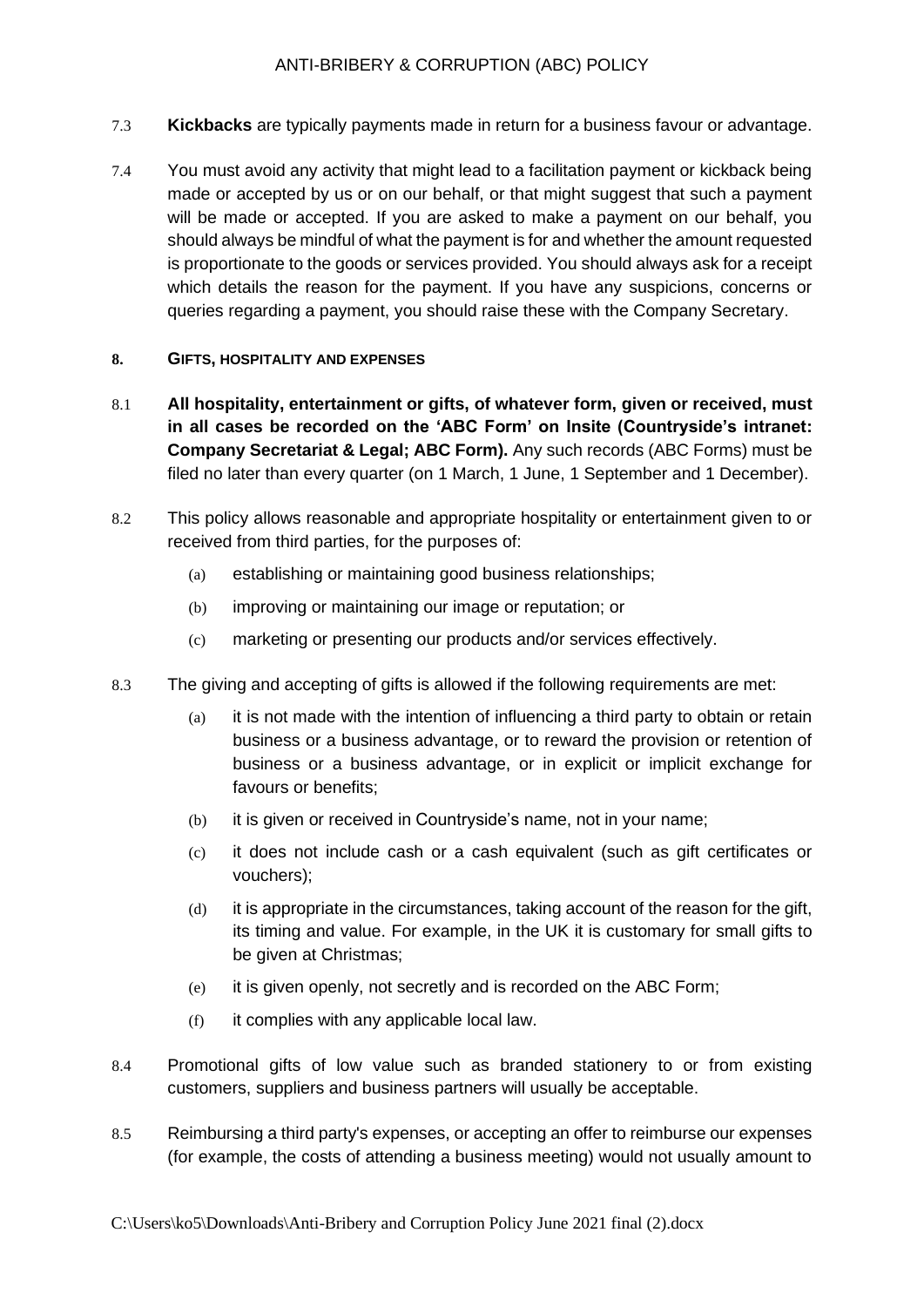bribery. However, a payment in excess of genuine and reasonable business expenses (such as the cost of an extended hotel stay) is not acceptable.

- 8.6 The test to be applied is whether in all the circumstances the gift, hospitality or payment is reasonable and justifiable. The intention behind it should always be considered.
- 8.7 **Hospitality, entertainment of gifts above certain limits require, by nature of their size, prior written approval.** The size limits above which written approval is required are shown in **Schedule 2** and the form to grant written approval is shown in **Schedule 3**.

## **9. HEAVILY DISCOUNTED SERVICES**

- 9.1 **The giving or receiving of discounted services (i.e. at or below the actual/estimated cost to the third party provider) requires the prior written approval of your manager.** Their written approval (if issued) is confirmation that, in their reasonable opinion, the giving or receiving of the benefit will not reasonably be thought to:
	- (a) Prejudice Countryside's and/or the donor's business relationship; or
	- (b) Be capable of being construed as being a bribe or having a corrupt influence.
- 9.2 Any doubts should be discussed first with the Company Secretary, whose decision will be final.
- 9.3 Staff purchases of Countryside homes or of building materials from Countryside suppliers are not covered by this policy; reference should be made to the respective Staff Purchases policies.

## **10. CONFLICTS OF INTEREST & FAMILY MEMBERS**

10.1 Prior to the engagement of any supplier to Countryside (whether for the supply of goods or services), it is necessary for those Countryside employees (or contractors) who determine the choice of such supplier to declare any potential 'conflict of interest'. A 'conflict of interest' arises in any situation where the Countryside employee (or contractor) has an interest in the potential supplier. An interest may arise in any situation where the potential supplier is owned by or employs a Family Member (see definition below) of the Countryside employee, or where the choice of supplier will in some other way benefit the Countryside employee (other than through remuneration from Countryside). The declaration of a conflict of interest must be made in writing (by email) to the Countryside employee's director who shall seek prior permission for the choice of supplier from the relevant Divisional CEO. No supplier may be engaged in any situation in which there is a potential conflict of interest unless the relevant Divisional CEO has approved their appointment in writing (a copy of which shall be sent to Company Secretariat).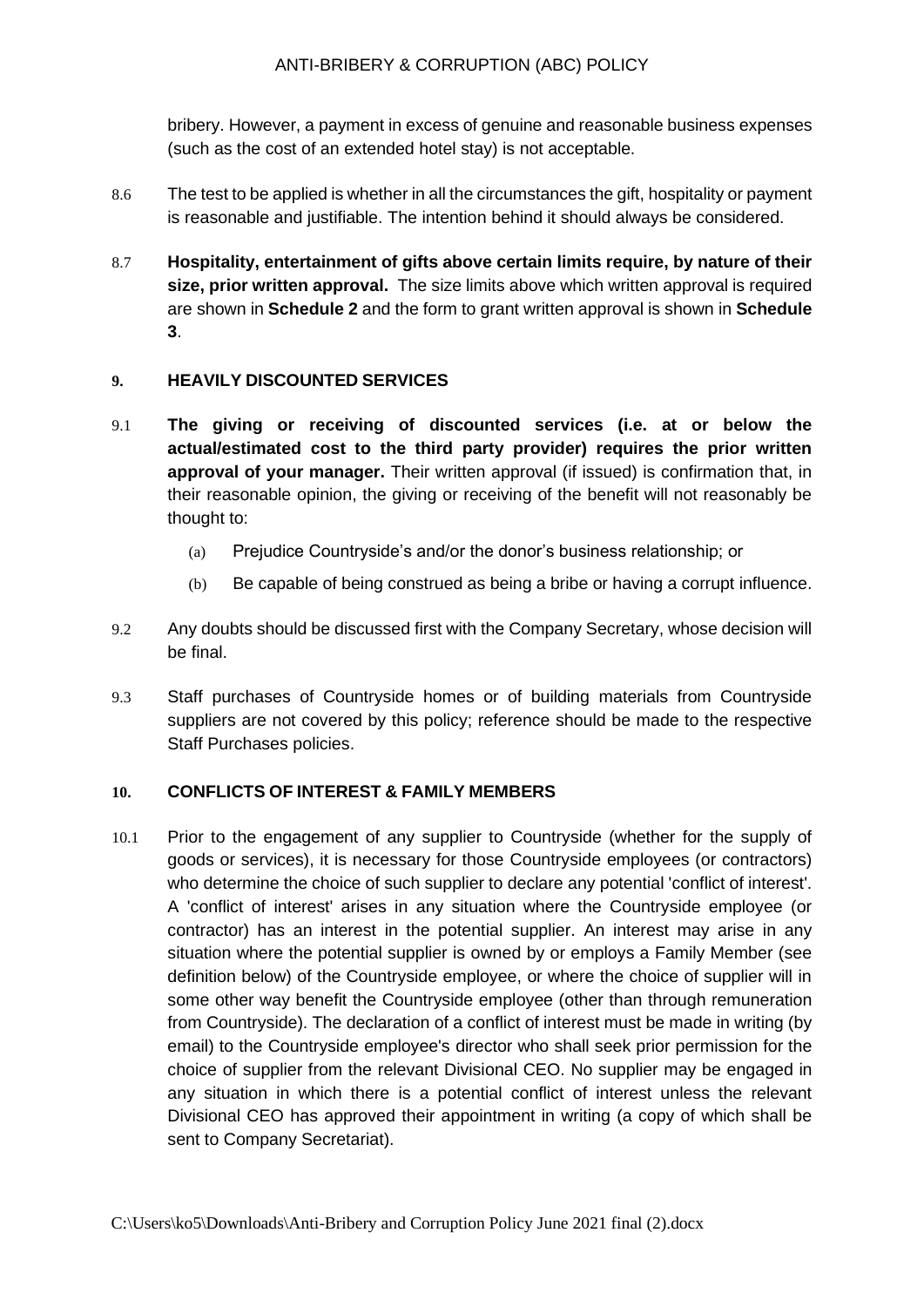## **11. DONATIONS**

- 11.1 We do not make contributions to political parties.
- 11.2 We only make charitable donations that are legal and ethical. No donation must be offered or made unless in accordance with the Countryside Charities & Community Donations Policy.

### **12. RECORD-KEEPING**

- 12.1 We must keep financial records and have appropriate internal controls in place which will evidence the business reason for making payments to third parties.
- 12.2 You must declare and keep a written record of all hospitality, entertainment or gifts given or received by completing the ABC Form (on Insite), which will be subject to periodic managerial review and potentially audit.
- 12.3 You must submit all expenses claims relating to hospitality, gifts or payments to third parties in accordance with our expenses policy and record the reason for expenditure.
- 12.4 All accounts, invoices, and other records relating to dealings with third parties including suppliers and customers should be prepared with strict accuracy and completeness. Accounts must not be kept "off-book" to facilitate or conceal improper payments.

#### **13. YOUR RESPONSIBILITIES**

- 13.1 You must ensure that you read, understand and comply with this policy.
- 13.2 The prevention, detection and reporting of bribery and other forms of corruption are the responsibility of all those working for us or under our control. You are required to avoid any activity that might lead to, or suggest, a breach of this policy.
- 13.3 You must notify your manager or the Company Secretary as soon as possible if you believe or suspect that a conflict with this policy has occurred, or may occur in the future. For example, if a client or potential client offers you something to gain a business advantage with us, or indicates to you that a gift or payment is required to secure their business. Further "red flags" that may indicate bribery or corruption are set out in paragraph 8.

#### **14. HOW TO RAISE A CONCERN**

- 14.1 You are encouraged to raise concerns about any issue or suspicion of bribery or corruption at the earliest possible stage.
- 14.2 If you are offered a bribe, or are asked to make one, or if you believe or suspect that any bribery, corruption or other breach of this policy has occurred or may occur, you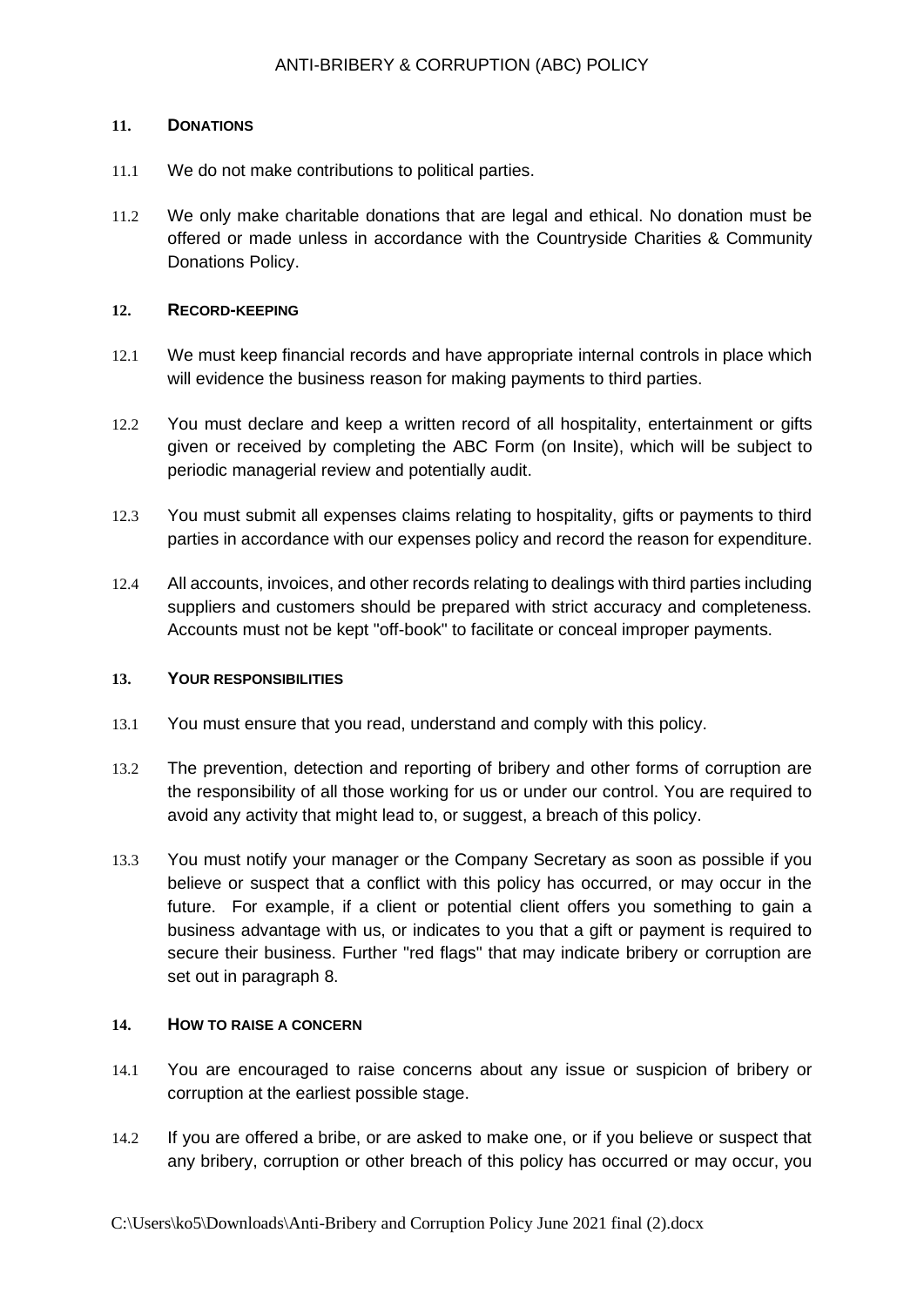must notify your manager, or the Company Secretary, or report it in accordance with our Whistleblowing Policy as soon as possible.

14.3 If you are unsure about whether a particular act constitutes bribery or corruption, raise it with your manager or the Company Secretary.

## **15. PROTECTION**

- 15.1 Individuals who refuse to accept or offer a bribe, or who raise concerns or report another's wrongdoing, are sometimes worried about possible repercussions. We aim to encourage openness and will support anyone who raises genuine concerns in good faith under this policy, even if they turn out to be mistaken.
- 15.2 We are committed to ensuring no one suffers any detrimental treatment as a result of refusing to take part in bribery or corruption, or because of reporting in good faith their suspicion that an actual or potential bribery or other corruption offence has taken place, or may take place in the future. Detrimental treatment includes dismissal, disciplinary action, threats or other unfavourable treatment connected with raising a concern. If you believe that you have suffered any such treatment, you should inform the Company Secretary immediately. If the matter is not remedied, and you are an employee, you should raise it formally using our Grievance Policy & Procedure.

## **16. TRAINING AND COMMUNICATION**

- 16.1 Training on this policy forms part of the induction process for all individuals who work for us, and regular training will be provided as necessary. Training of ABC can be found on Insite: People; Learning & Development.
- 16.2 Our zero-tolerance approach to bribery and corruption must be communicated to all suppliers, contractors and business partners at the outset of our business relationship with them and as appropriate thereafter.

## **17. BREACHES OF THIS POLICY**

- 17.1 Any employee who breaches this policy will face disciplinary action, which could result in dismissal for misconduct or gross misconduct.
- 17.2 We may terminate our relationship with other individuals and organisations working on our behalf if they breach this policy.

## **18. POTENTIAL RISK SCENARIOS: "RED FLAGS"**

The following is a list of possible red flags that may arise during the course of you working for us and which may raise concerns under various anti-bribery and anticorruption laws. The list is not intended to be exhaustive and is for illustrative purposes only.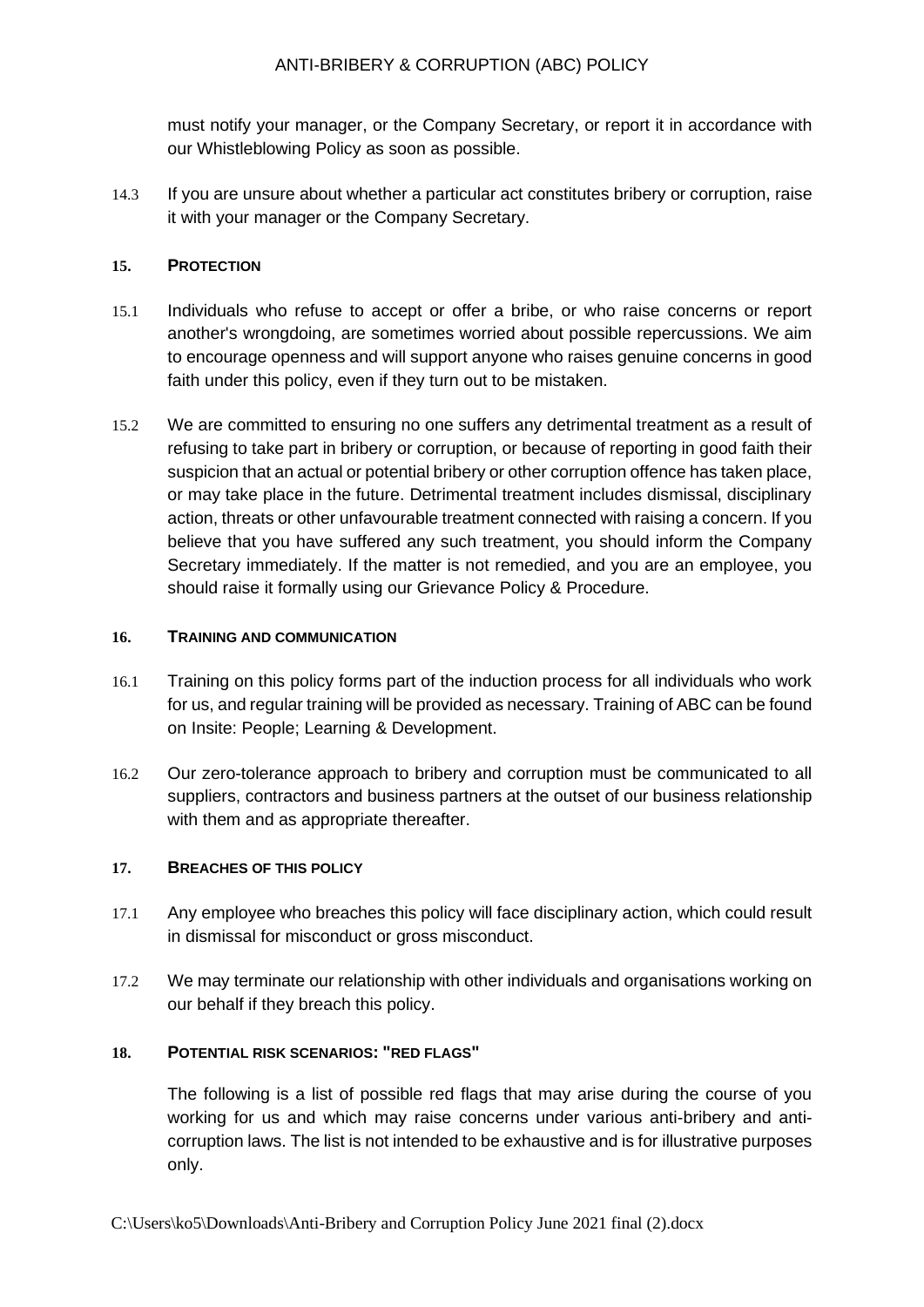If you encounter any of these red flags while working for us, you must report them promptly to your manager or to the Company Secretary, or use the procedure set out in the Whistleblowing Policy:

- (a) you become aware that a third party engages in, or has been accused of engaging in, improper business practices;
- (b) you learn that a third party has a reputation for paying bribes, or requiring that bribes are paid to them, or has a reputation for having a "special relationship" with foreign government officials;
- (c) a third party insists on receiving a commission or fee payment before committing to sign up to a contract with us, or carrying out a government function or process for us;
- (d) a third-party requests payment in cash and/or refuses to sign a formal commission or fee agreement, or to provide an invoice or receipt for a payment made;
- (e) a third party requests an unexpected additional fee or commission to "facilitate" a service;
- (f) a third party demands lavish entertainment or gifts before commencing or continuing contractual negotiations or provision of services;
- (g) a third-party requests that a payment is made to "overlook" potential legal violations;
- (h) a third-party requests that you provide employment or some other advantage to a friend or relative;
- (i) you receive an invoice from a third party that appears to be non-standard or customised;
- (j) a third party insists on the use of side letters or refuses to put terms agreed in writing;
- (k) you notice that we have been invoiced for a commission or fee payment that appears large given the service stated to have been provided;
- (l) a third party requests or requires the use of an agent, intermediary, consultant, distributor or supplier that is not typically used by or known to us;
- (m) you are offered an unusually generous gift or offered lavish hospitality by a third party.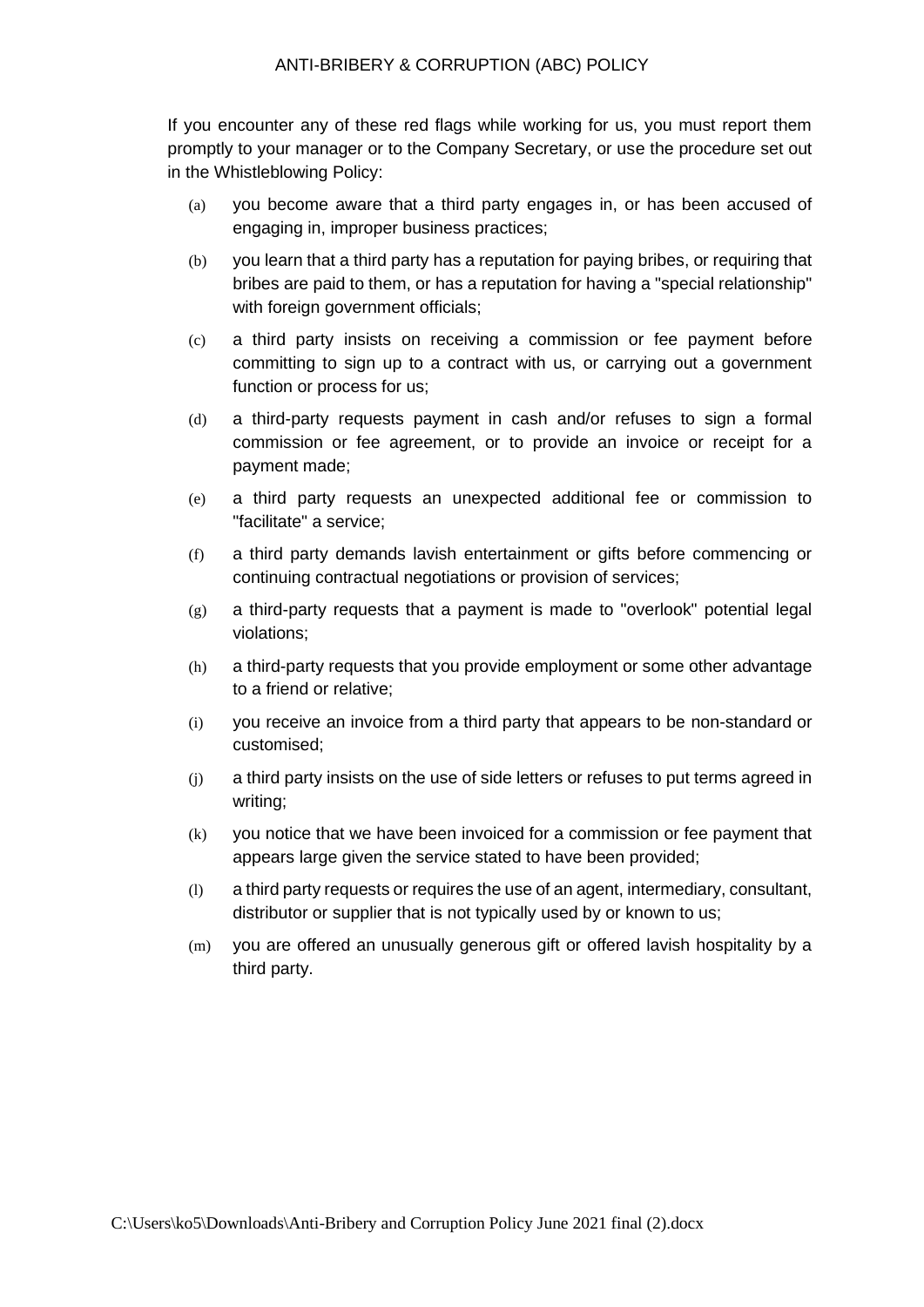#### **SCHEDULE 1**

#### **ABC POLICY ACKNOWLEDGEMENT AND CERTIFICATION FORM**

Please complete the form below and return it by email to the Company Secretary within one month of your Start Date.

| . . | <b>NAME OF INDIVIDUAL:</b><br>$\sim$ |  |
|-----|--------------------------------------|--|
|     |                                      |  |

- 2. **POSITION: \_\_\_\_\_\_\_\_\_\_\_\_\_\_\_\_\_\_\_\_\_\_\_\_\_\_\_\_\_\_\_\_\_\_\_\_\_\_\_\_\_\_\_\_\_\_\_\_\_\_\_\_\_\_\_**
- 3. **DIVISION/ DEPARTMENT: \_\_\_\_\_\_\_\_\_\_\_\_\_\_\_\_\_\_\_\_\_\_\_\_\_\_\_\_\_\_\_\_\_\_\_\_\_\_\_\_\_\_\_**

I hereby certify that I:

- (a) have received a copy of the Countryside Anti-Bribery and Corruption Policy (**"ABC Policy"**);
- (b) have carefully reviewed the contents of the ABC Policy, including all requirements and procedures contained therein;
- (c) understand the requirements and procedures contained in the ABC Policy; and
- (d) as of the date below, have complied with all of the ABC Policy's requirements and procedures.

**Signature: Date:**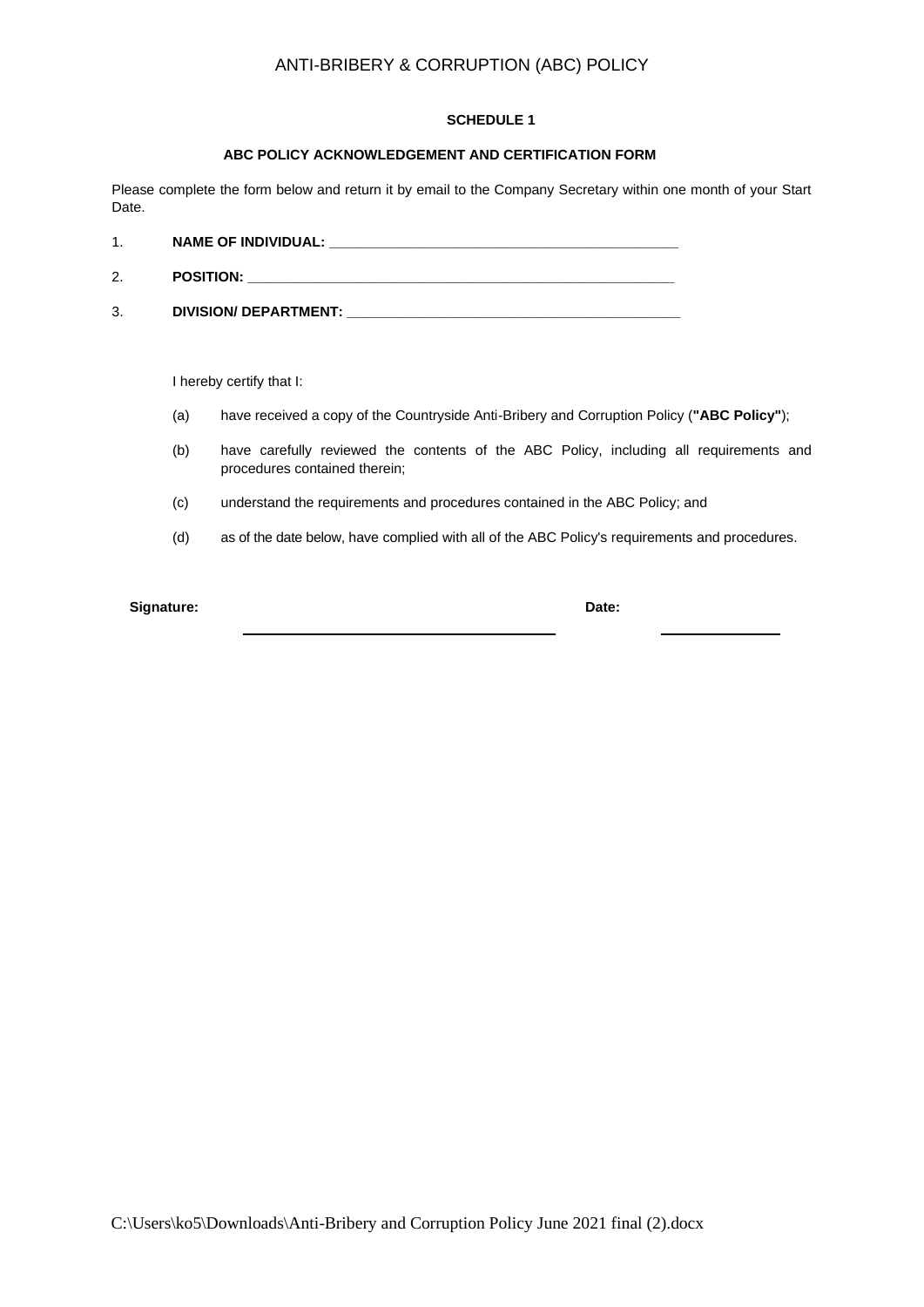### **SCHEDULE 2**

## **MAIN BOARD DIRECTORS MUST** seek prior written approval from the Company Secretary before **offering or accepting:**

- (a) any gift of more than a value of  $£1,000$  (or other local currency equivalent);
- (b) any hospitality that is above  $£1,000$  in value (or other local currency equivalent) per person;
- (c) any gifts or hospitality that is abnormal in terms of frequency (that is, more than four times per annum);
- (d) any gifts or hospitality if the cumulative value **per calendar year** exceeds £1,000 (or other local currency equivalent).

Therefore, subject to this ABC Policy, you are permitted to give or accept gifts and hospitality without prior approval if it does not exceed £1,000 in total per counterparty per calendar year. For example, you may offer or accept gifts of £250 on four occasions per annum, or of £500 on one occasion and of £250 on two occasions (or other similar combination resulting in a cumulative total with regard to one counterparty of not more than £1,000 **in total** per calendar year) without prior approval.

**DIRECTORS OR EQUIVALENTS AND ABOVE (GRADES 2 AND ABOVE) MUST** seek prior written approval from the Company Secretary before offering or accepting:

- (a) any gift of more than a value of £500 (or other local currency equivalent);
- (b) any hospitality that is above £500 (or other local currency equivalent per person);
- (c) any gifts or hospitality that is abnormal in terms of frequency (that is, more than four times per annum);
- (d) any gifts or hospitality if the cumulative value **per calendar year** exceeds £500 (or other local currency equivalent).

Therefore, subject to this ABC Policy, you are permitted to give or accept gifts and hospitality without prior approval if it does not exceed £500 **in total** per counterparty per calendar year. For example, you may offer or accept gifts of £125 on four occasions per annum, or of £250 on one occasion and of £125 on two occasions (or other similar combination resulting in a cumulative total with regard to one counterparty of not more than £500 **in total** per calendar year) without prior approval.

**ALL STAFF OTHER THAN DIRECTORS OR EQUIVALENTS AND ABOVE MUST** obtain prior written approval from the Company Secretary before accepting:

- (a) any gift of more than a value of £250 (or other local currency equivalent);
- (b) any hospitality that is above £250 (or other local currency equivalent per person);
- (c) any gifts or hospitality that is abnormal in terms of frequency (that is, more than four times per annum);
- (d) any gifts or hospitality if the cumulative value **per calendar year** exceeds £250 (or other local currency equivalent).

Therefore, subject to this ABC Policy, you are permitted to accept gifts and hospitality without prior approval if it does not exceed £250 **in total** per counterparty per annum. For example, you may offer or accept gifts of £125 on two occasions per calendar year, or of £150 on one occasion and of £100 on another occasion (or other similar combination resulting in a cumulative total with regard to one counterparty of not more than £250 **in total** per calendar year) without prior approval.